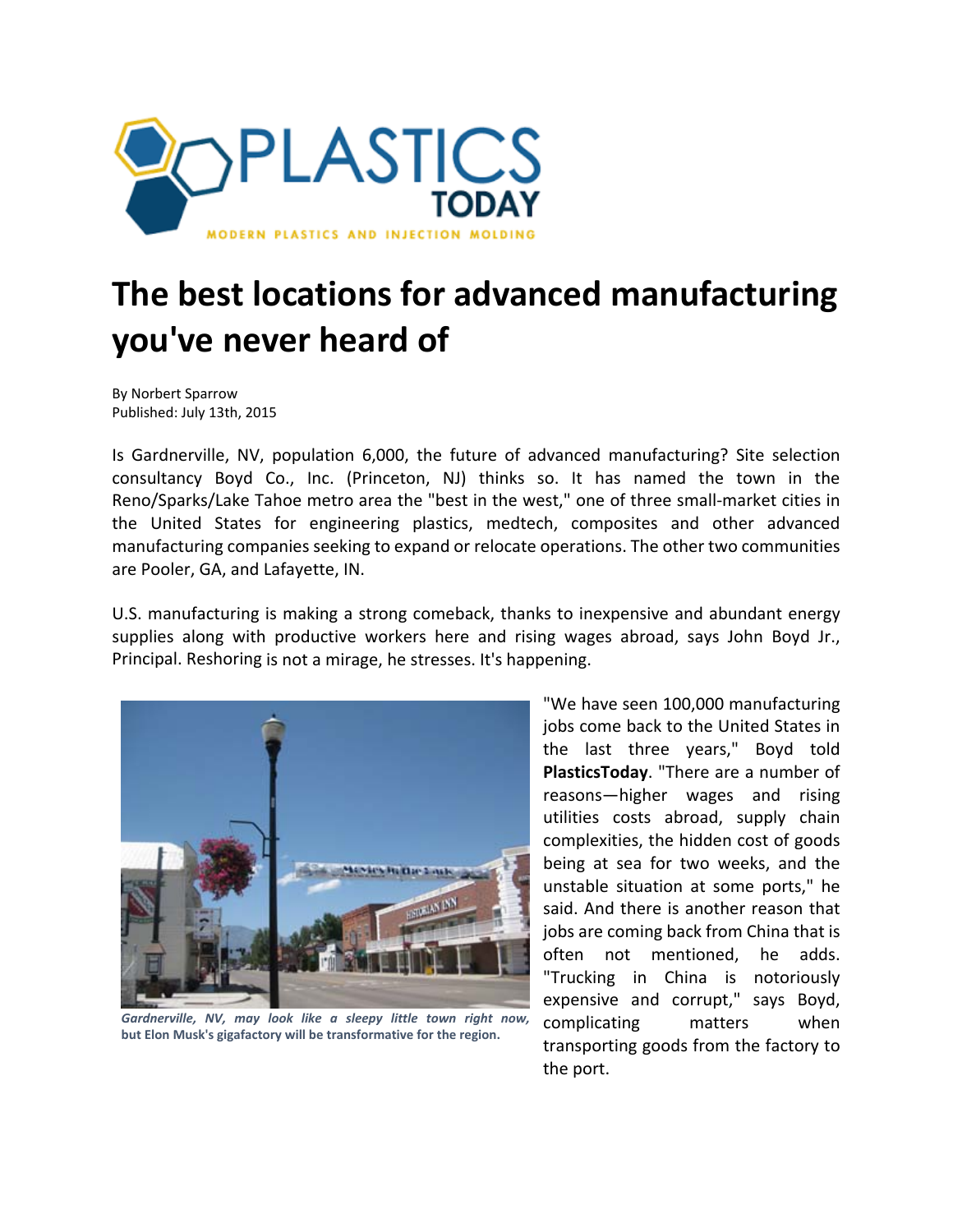It's so much easier and increasingly competitive to do business in the United States, but as they say in real estate, location is everything. Boyd's consultancy has done the numbers on regions throughout the United States, and the three aforementioned small‐market cities offer the best opportunities for companies in the advanced manufacturing sector.

The analysis focuses on the key cost elements that weigh heavily in the corporate site-selection process: Labor, real estate, power and taxes, among them. Overall costs were scaled to a hypothetical 225,000-sq-ft plant employing 325 workers. Based on those inputs, the total operating costs for Gardnerville totaled approximately \$23 million; Lafayette came in at just over \$22 million; and Pooler was just under \$22.2 million. (The table at the end of the article shows how they rank among 40 other up-and-coming small-market U.S. cities in terms of operating costs.) Compare that with Mountain View, CA, at almost \$30 million, and you're saving a chunk of change. But the cost of doing business is just part of the story, explained Boyd.

"All three of these locations share some common denominators," said Boyd. "They are located in right‐to‐work states, have an abundance of renewable energy, easy access to transport and shipping, and strong job training programs," said Boyd. He points to a strong, employer‐focused training program through a local community college in Lafayette and the science, technology, engineering and math (STEM) emphasis at the Douglas Campus of Western Nevada College near Gardnerville as models for the nation.

Gardnerville has something that the other two towns don't have, however: The tacit imprimatur of a certain Elon Musk, who recently announced that Tesla Motors would build its \$5 billion "gigafactory" in the Reno area. The lithium‐ion‐battery production plant, at an estimated 24 million square feet, could be the largest building on the planet. Ever since the news broke, "our phones have been ringing off the hook with customers asking us about Nevada," said Boyd. "As Musk said, he didn't just cash a huge check in making that deal. He got commitments from the public powers to make massive investments in infrastructure and job training programs." That will lead to a 21st century gold rush to the region: Boyd projects a population explosion of 200,000 people over the next 20 years in northern Nevada.

"And there is another factor to consider, which was not even on our radar 10 years ago—lifestyle amenities," added Boyd. While all three cities rank well in that regard, Gardnerville might have an edge, since it's a half-hour drive from stunningly beautiful Lake Tahoe, with its winter and summer recreational activities and gambling and entertainment on the Nevada side. Quality-oflife issues are especially important when you consider that top-notch technical and management talent is being priced out of the nearby San Francisco Bay area.

Gardnerville's rise is emblematic of a larger shift in site selection strategies since Boyd hung its shingle in 1975, providing consulting services for the likes of Pratt & Whitney, PepsiCo, Visa International and Hewlett‐Packard. "Five years ago we were looking at states like Georgia, North and South Carolina, Alabama and Tennessee," says Boyd. While Georgia still has a horse in this race with Pooler, "the center of gravity has largely moved to the midwest and Nevada," adds Boyd.